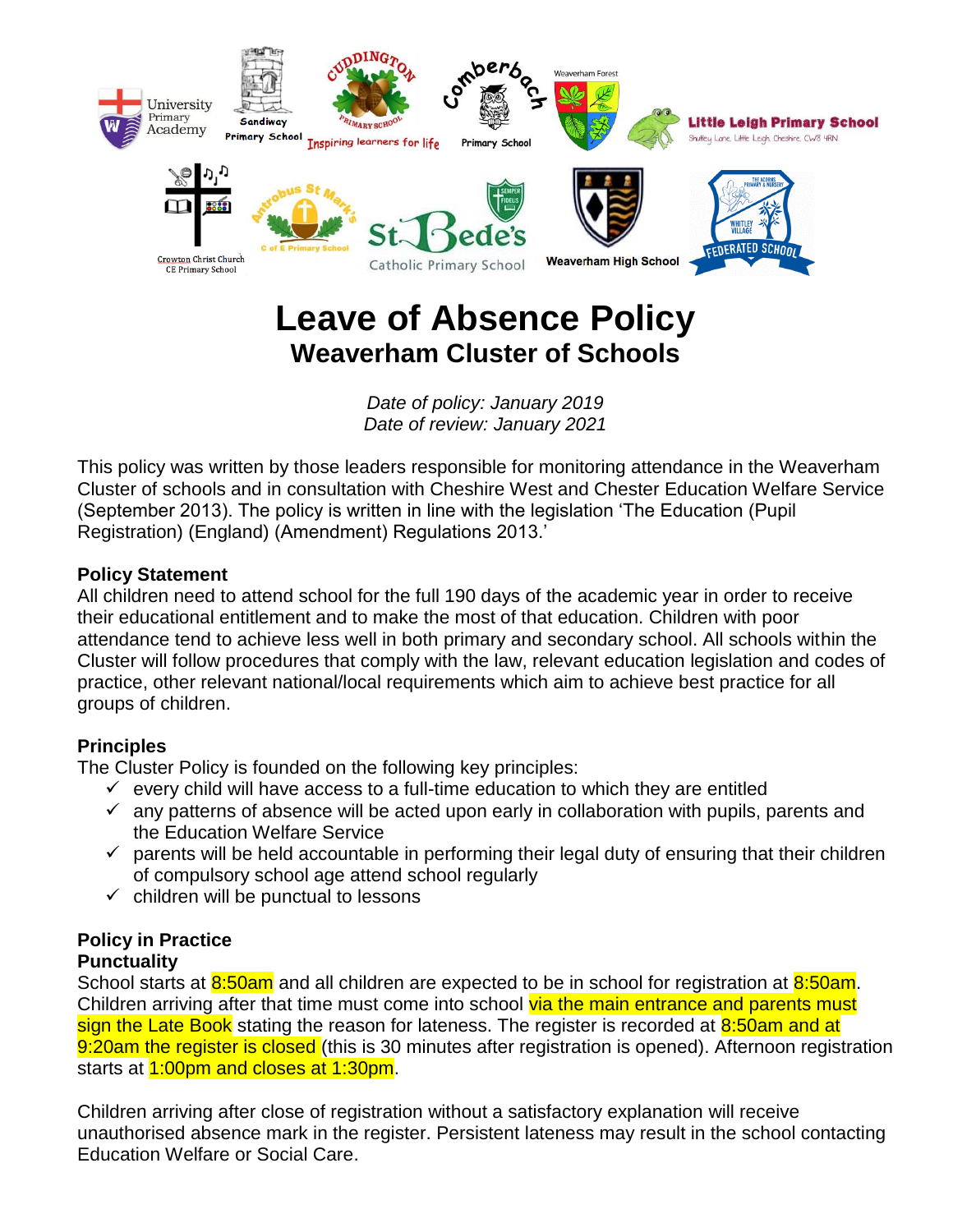### **Absence**

Absence is recorded legally as **'authorised'** (approved by school) or **'unauthorised'** (not approved by school). Parents are required to telephone the school office by **9:15am** on the first day of absence and then on all subsequent days of absence. Parents may also email the school office to report an absence or use the "Report Absence" section of the School Spider app to inform school. When school has not been informed of the reason for absence attempts will be made to contact a parent. Persistent failure to make contact with a parent may result in the school contacting Education Welfare or Social Care.

Parents requesting **Leave of Absence** for any reason (other than medical must complete the form (Appendix 1) in advance. **All leave of absence is at the Headteacher's discretion.** In making a decision to authorise leave of absence the Headteacher will consider if the absence is due to exceptional circumstances (examples):

- $\checkmark$  the parent has leave from the **Armed Forces** (Services)
- **Family Crisis** (adoption; bereavement; additional medical needs)
- **Religious Observance** by the religious body to which the parents belong

If leave of absence is authorised, a date to return must be agreed with the Headteacher. A child who is absent for longer than the 5 days (or 10 sessions - a session being either a morning or an afternoon) after the agreed return date may be legally removed from the school register and the parent may be liable to prosecution.

## **Leave of Absence due to Family Holidays**

Leave of absence due to a family holiday during term time will not be authorised, however, the request must still be processed by the school. In response to any leave of absence request, a decision will be made and a letter sent within 10 working days (Appendix 2).

## **Fixed Penalty Notice**

## **A fixed penalty notice may be issued by the Local Authority:**

- 10 unauthorised consecutive absent sessions due to a family holiday
- Where persistence absence is recorded as unauthorised

The current rates payable by parents are £60 where the amount is paid within 21 days and £120 where the amount is paid within 21-28 days. This charge is per parent/carer per child. If the fixed penalty notice remains unpaid this could lead to prosecution in the Magistrate's Court.

Signed: Chair of Governors

Signed: H Harris Headteacher

Date policy approved by School Governing Body: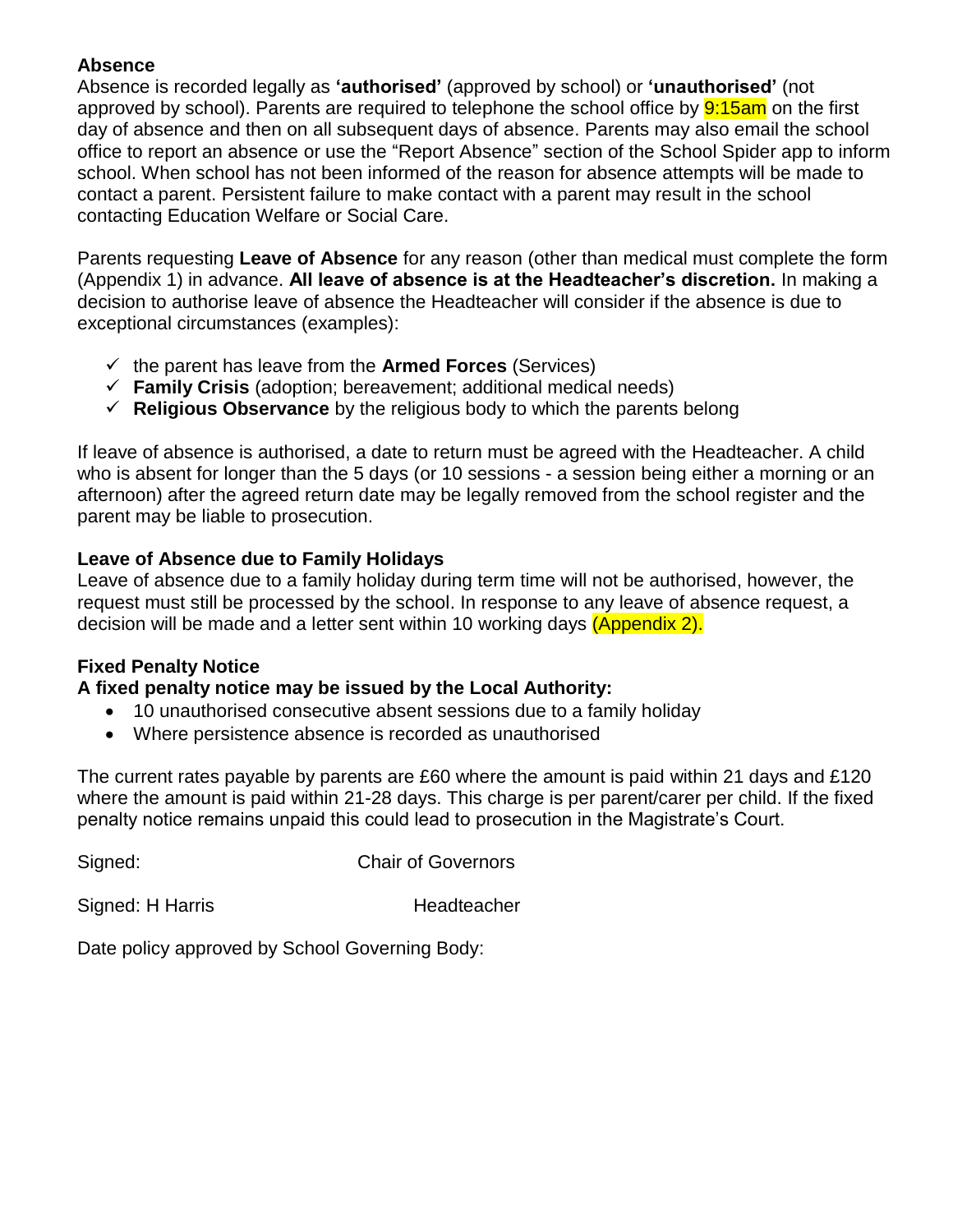## **Appendix 1** Request for leave of absence